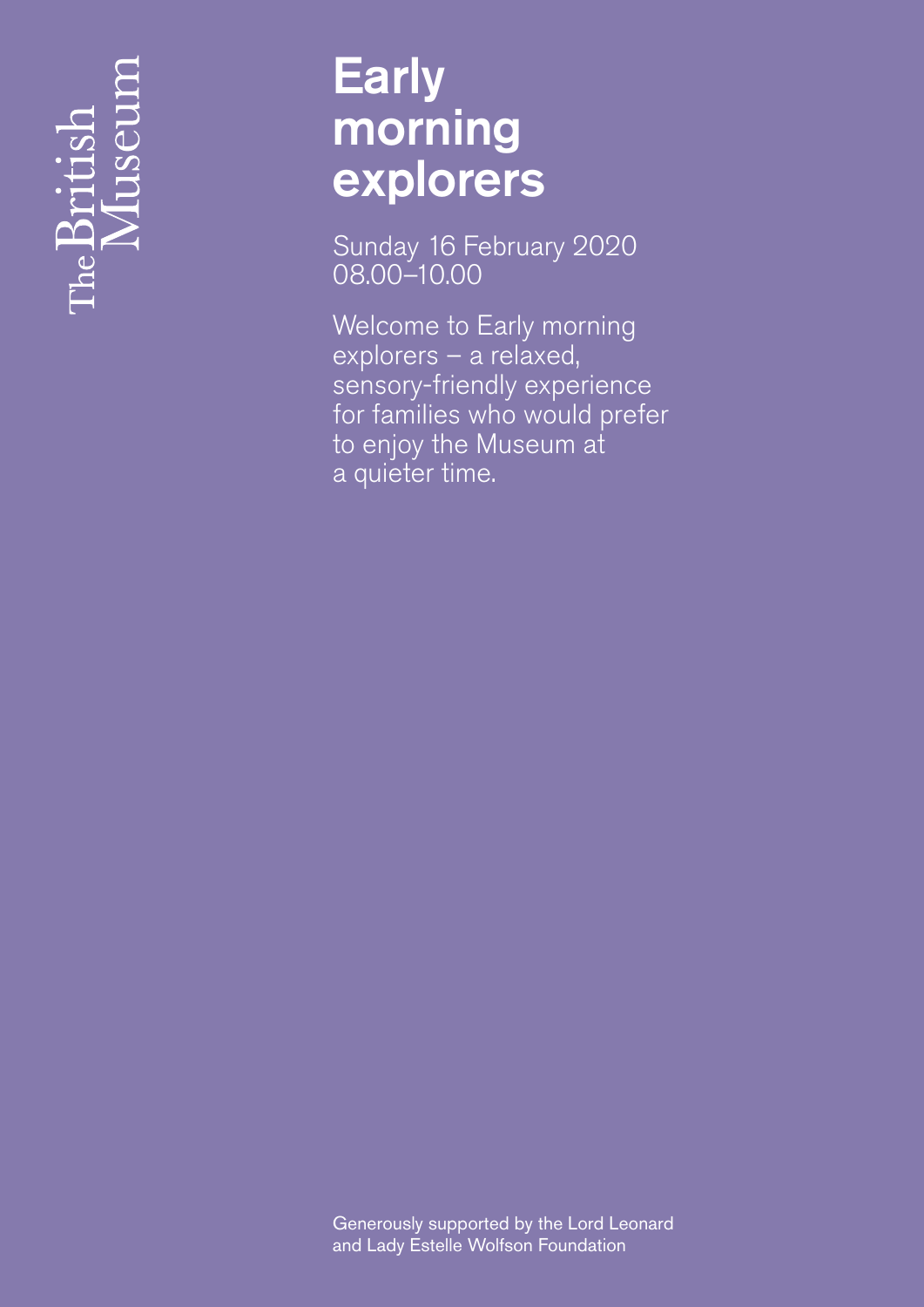

## Event map

| Gallery                                                             | Activity                                                                                                                                                                                                        | <b>Difficulty</b> | Time                                                       |
|---------------------------------------------------------------------|-----------------------------------------------------------------------------------------------------------------------------------------------------------------------------------------------------------------|-------------------|------------------------------------------------------------|
| <b>Great Court</b>                                                  | Registration desk.                                                                                                                                                                                              |                   | 09.00-09.45                                                |
| Room 2<br>Collecting<br>the world                                   | Explore this gallery at your own pace.<br>Find out about the curators who made<br>important contributions to the Museum<br>and its collection.                                                                  |                   | 08.00-10.00                                                |
| Room 1<br>Enlightenment                                             | Join storyteller Olivia Armstrong as<br>she takes you on a journey to meet<br>the curious creatures hidden in the<br>Enlightenment gallery.                                                                     | 1                 | 2 sessions:<br>08.35-09.05<br>09.15-09.45                  |
| Room 27<br>Mexico                                                   | Follow the trail and meet the amazing<br>creatures of Mesoamerica on the<br>Mexican menagerie challenge. Solve the<br>puzzle and win treasure to take home.                                                     | 3                 | $08.00 - 10.00$                                            |
| Room 26<br>North America                                            | Explore this gallery at your own pace.<br>Discover how important animals were<br>to the peoples and cultures of North<br>America with the Museum's self-led<br>activity trail.                                  | $\mathbf{2}$      | $08.00 - 10.00$                                            |
| Room 24<br>Living and Dying<br>The Wellcome<br><b>Trust Gallery</b> | Join the Kiribati Tungaru Association as<br>they perform and teach you about the<br>traditional dance of this central Pacific<br>island nation $-$ and how the movements<br>represent its native frigate bird.* | 1                 | 3 sessions:**<br>08.25-08.45<br>08.55-09.15<br>09.25-09.45 |
| Room 25<br>Africa<br>The Sainsbury<br>Galleries                     | Discover the Kingdom of Benin and find<br>out why leopards were seen as a symbol<br>of power. Create your own 'king of the<br>forest' to take home with you.                                                    | $\mathbf{2}$      | 08.00-09.45                                                |
| Ford Centre for<br>Young Vistors                                    | Sensory space and quiet area.                                                                                                                                                                                   |                   | 08.00-10.30                                                |

# Map guide